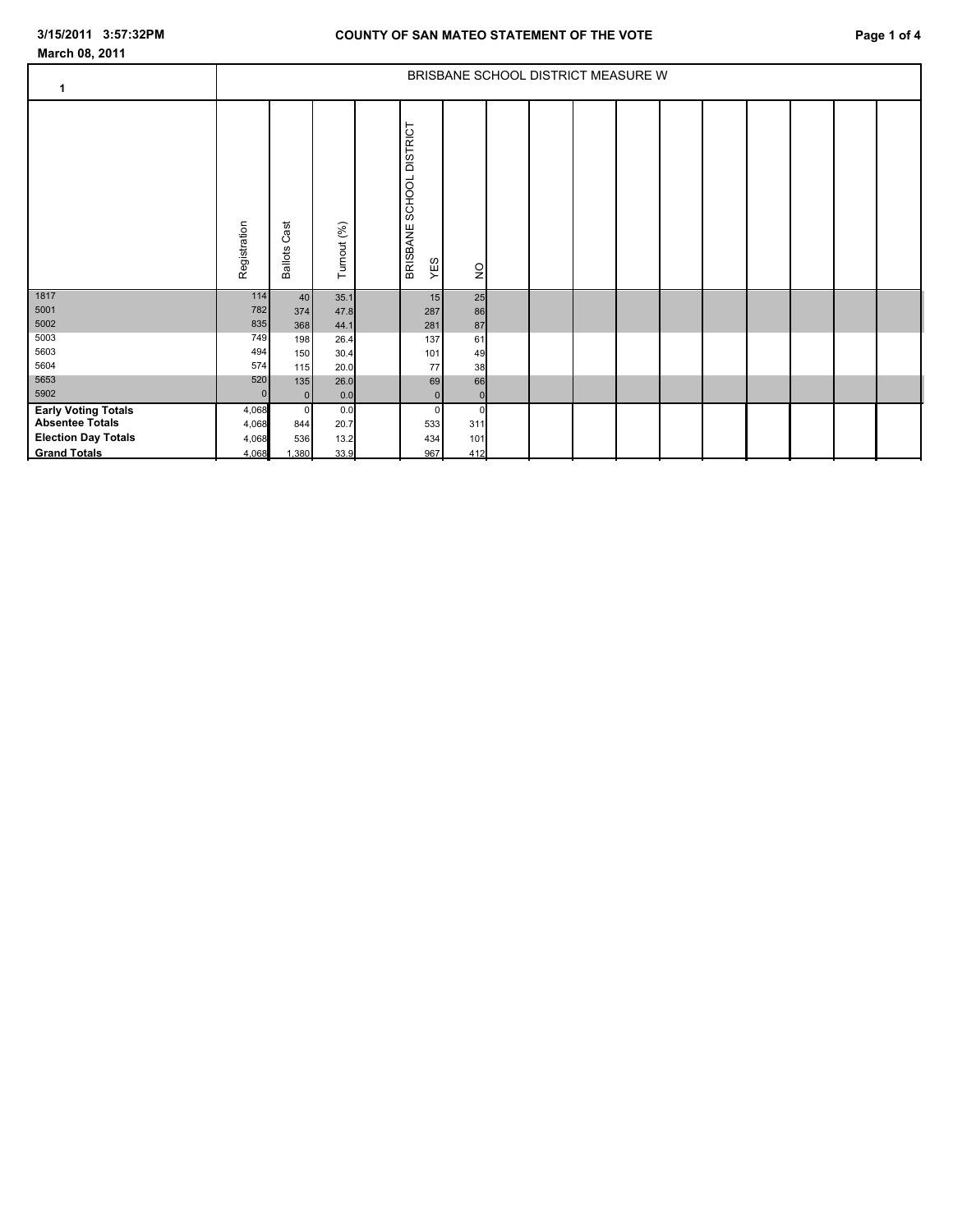| March 08, 2011                          |                                    |                        |             |  |                                              |               |  |  |  |  |  |  |  |  |  |  |
|-----------------------------------------|------------------------------------|------------------------|-------------|--|----------------------------------------------|---------------|--|--|--|--|--|--|--|--|--|--|
| <b>Early Voting Totals</b>              | BRISBANE SCHOOL DISTRICT MEASURE W |                        |             |  |                                              |               |  |  |  |  |  |  |  |  |  |  |
|                                         | Registration                       | Cast<br><b>Ballots</b> | Turnout (%) |  | <b>DISTRICT</b><br>SCHOOL<br>BRISBANE<br>YES | $\frac{1}{2}$ |  |  |  |  |  |  |  |  |  |  |
| 12TH CONGRESSIONAL DISTRICT             | 4,068                              | 0                      | 0.0         |  | $\mathbf{0}$                                 |               |  |  |  |  |  |  |  |  |  |  |
| <b>12TH ASSEMBLY DISTRICT</b>           | 1,588                              | 0                      | 0.0         |  |                                              |               |  |  |  |  |  |  |  |  |  |  |
| 19TH ASSEMBLY DISTRICT                  | 2,480                              | 0                      | 0.0         |  | $\Omega$                                     |               |  |  |  |  |  |  |  |  |  |  |
| 1ST SUPERVISORIAL DISTRICT              | 114                                | $\overline{0}$         | 0.0         |  | $\Omega$                                     |               |  |  |  |  |  |  |  |  |  |  |
| 5TH SUPERVISORIAL DISTRICT              | 3,954                              | $\overline{0}$         | 0.0         |  | <sup>0</sup>                                 |               |  |  |  |  |  |  |  |  |  |  |
| 8TH SENATORIAL DISTRICT                 | 4,068                              | 0                      | 0.0         |  |                                              |               |  |  |  |  |  |  |  |  |  |  |
| <b>BOARD OF EQUALIZATION DISTRICT 1</b> | 4,068                              | $\overline{0}$         | 0.0         |  | $\Omega$                                     |               |  |  |  |  |  |  |  |  |  |  |
| <b>BRISBANE SCHOOL DISTRICT</b>         | 4,068                              | 0                      | 0.0         |  | $\Omega$                                     |               |  |  |  |  |  |  |  |  |  |  |
| <b>CITY OF BRISBANE</b>                 | 2,366                              | $\overline{0}$         | 0.0         |  | $\overline{0}$                               |               |  |  |  |  |  |  |  |  |  |  |
| CITY OF DALY CITY                       | 1,588                              | 0                      | 0.0         |  | $\Omega$                                     |               |  |  |  |  |  |  |  |  |  |  |
| CITY OF SOUTH SAN FRANCISCO             | 114                                | 0                      | 0.0         |  |                                              |               |  |  |  |  |  |  |  |  |  |  |
| COUNTY OF SAN MATEO                     | 4,068                              | 0                      | 0.0         |  | 0                                            |               |  |  |  |  |  |  |  |  |  |  |
| UNINCORPORATED AREA                     | $\Omega$                           | 0                      | 0.0         |  | $\overline{0}$                               |               |  |  |  |  |  |  |  |  |  |  |

**Early Voting Totals | 4,068** 0 | 0.0 | | 0 | | |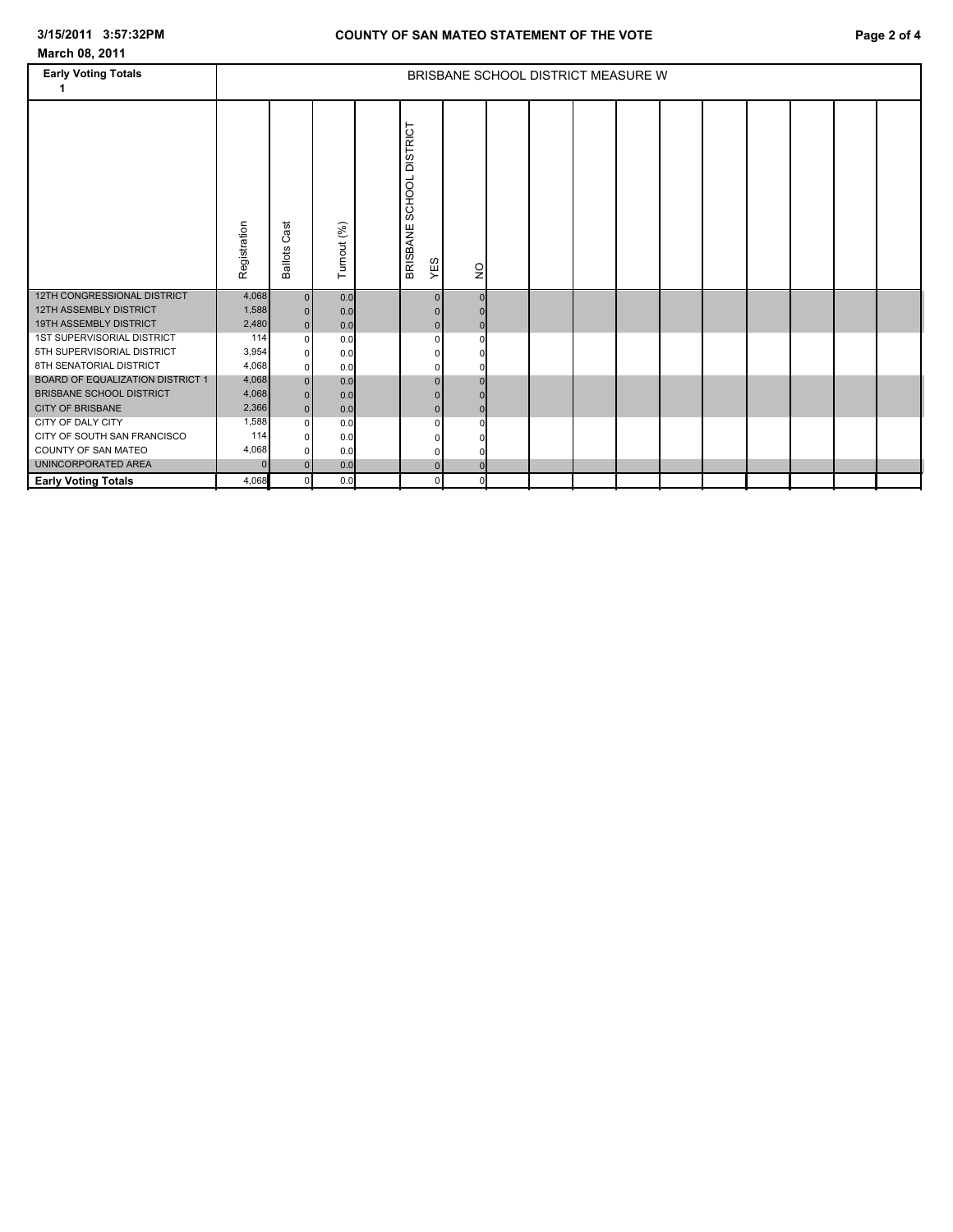| March 08, 2011                                        |                                    |                          |              |                                    |             |                |  |  |  |  |  |  |  |  |  |  |
|-------------------------------------------------------|------------------------------------|--------------------------|--------------|------------------------------------|-------------|----------------|--|--|--|--|--|--|--|--|--|--|
| <b>Absentee Totals</b>                                | BRISBANE SCHOOL DISTRICT MEASURE W |                          |              |                                    |             |                |  |  |  |  |  |  |  |  |  |  |
| 1                                                     |                                    |                          |              |                                    |             |                |  |  |  |  |  |  |  |  |  |  |
|                                                       | Registration                       | ä<br>ت<br><b>Ballots</b> | Turnout (%)  | SCHOOL DISTRICT<br><b>BRISBANE</b> | YES         | $\overline{Q}$ |  |  |  |  |  |  |  |  |  |  |
| 12TH CONGRESSIONAL DISTRICT                           | 4,068                              | 844                      | 20.7         |                                    | 533         | 311            |  |  |  |  |  |  |  |  |  |  |
| <b>12TH ASSEMBLY DISTRICT</b>                         | 1,588                              | 331                      | 20.8         |                                    | 196         | 135            |  |  |  |  |  |  |  |  |  |  |
| 19TH ASSEMBLY DISTRICT                                | 2,480                              | 513                      | 20.7         |                                    | 337         | 176            |  |  |  |  |  |  |  |  |  |  |
| <b>1ST SUPERVISORIAL DISTRICT</b>                     | 114                                | $\Omega$                 | 0.0          |                                    | $\Omega$    | $\Omega$       |  |  |  |  |  |  |  |  |  |  |
| 5TH SUPERVISORIAL DISTRICT<br>8TH SENATORIAL DISTRICT | 3,954                              | 844                      | 21.3         |                                    | 533         | 311            |  |  |  |  |  |  |  |  |  |  |
| <b>BOARD OF EQUALIZATION DISTRICT 1</b>               | 4,068<br>4,068                     | 844                      | 20.7         |                                    | 533         | 311            |  |  |  |  |  |  |  |  |  |  |
| <b>BRISBANE SCHOOL DISTRICT</b>                       | 4,068                              | 844<br>844               | 20.7<br>20.7 |                                    | 533<br>533  | 311<br>311     |  |  |  |  |  |  |  |  |  |  |
| <b>CITY OF BRISBANE</b>                               | 2,366                              | 513                      | 21.7         |                                    | 337         | 176            |  |  |  |  |  |  |  |  |  |  |
| CITY OF DALY CITY                                     | 1,588                              | 331                      | 20.8         |                                    | 196         | 135            |  |  |  |  |  |  |  |  |  |  |
| CITY OF SOUTH SAN FRANCISCO                           | 114                                | $\Omega$                 | 0.0          |                                    | $\mathbf 0$ | O              |  |  |  |  |  |  |  |  |  |  |
| COUNTY OF SAN MATEO                                   | 4,068                              | 844                      | 20.7         |                                    | 533         | 311            |  |  |  |  |  |  |  |  |  |  |
| UNINCORPORATED AREA                                   | $\Omega$                           | $\Omega$                 | 0.0          |                                    | $\Omega$    |                |  |  |  |  |  |  |  |  |  |  |
| <b>Absentee Totals</b>                                | 4,068                              | 844                      | 20.7         |                                    | 533         | 311            |  |  |  |  |  |  |  |  |  |  |